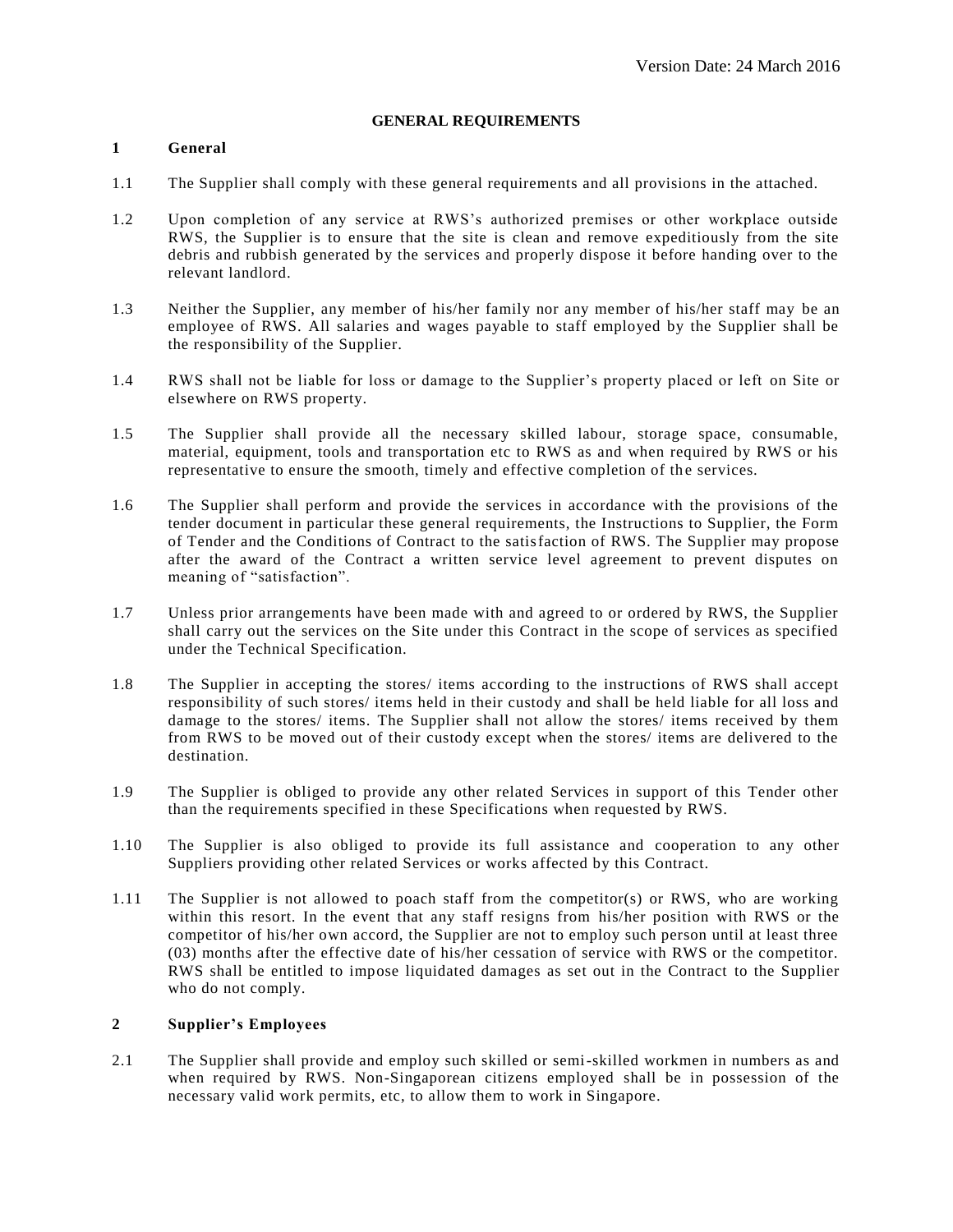- 2.2 The Supplier shall ensure that no illegal foreign workers are employed by him in the provision of the services.
- 2.3 An "illegal foreign worker" means a foreign worker who:-
	- (a) has not lawfully entered or has remained in Singapore in contravention of the Immigration Act (Cap. 133); or
	- (b) is employed by an employer without a valid work permit, in contravention of the Employment of Foreign Workers Act (Cap. 91A).
- 2.4 If the illegal foreign worker is found to be so employed by the Supplier, RWS shall, without prejudice to its rights under the contract be entitled to withhold any payment due to the Supplier and RWS shall not be liable for any loss or damage suffered by t he Supplier as a result of payment so withheld.
- 2.5 Further, the Supplier shall indemnify RWS against any costs and/or expenses, including legal expenses, which RWS may incur as a result of the Supplier's employment of illegal foreign workers. RWS may also reserve the right to impose such other measures, including but not limited to forfeiture of the security deposit (where applicable) and/or debarring the Supplier.
- 2.6 The Supplier shall submit the original of the following documents relating to all its foreign workers to RWS for its inspection:-
	- (a) work permits or employment passes (as the case may be); and
	- (b) passports, entry permits and re-entry permits.
- 2.7 RWS shall be entitled to take copies or to require the Supplier to provide certified true copies of these documents.
- 2.8 RWS shall be entitled to conduct random on-site checks on the workers employed by the Supplier for the purpose of verifying that the Supplier is in compliance with the provisions of this clause. The Supplier shall provide all necessary assistance and facilities in order for RWS, through RWS or otherwise, to conduct such checks as it shall deem appropriate.
- 2.9 The Supplier shall be responsible to educate all employees involved in this contract to be able to answer simple queries from the Resorts World at Sentosa or visitors relating to its identity (i.e. that it is a contractor of RWS.
- 2.10 The Supplier shall be responsible for all actions and behavior of his employees during the period of the contract.
- 2.11 The Suppliers' staffs properly attired with clean and presentable uniform and name tag approved by RWS.
- 2.12 For security and operations reasons, the Supplier shall provide RWS with the full particulars of his employees engaged in the contract, i.e.
	- (a) Name and Recent Passport Size Photograph (and alias if any)
	- (b) Address and Office Numbers
	- (c) Facsimile Number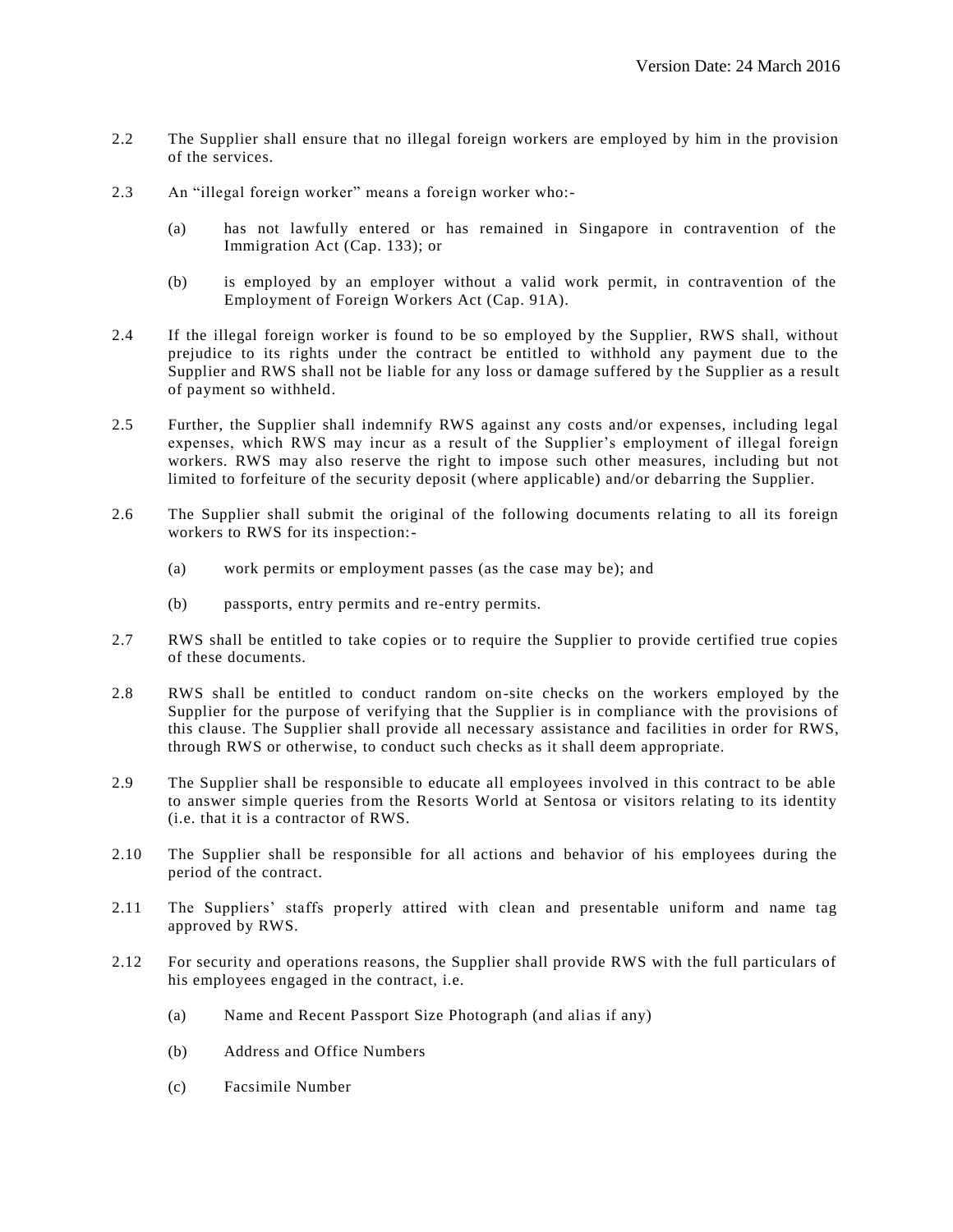- (d) Email Address
- (e) Mobile Phone Number
- (f) Identity Card/Passport Number
- (g) Citizenship
- (h) Age and Sex
- (i) Work Permit Employment Passes (if applicable)
- (j) Assigned Vehicle Number (if applicable)

The Supplier shall also declare to RWS the names of employees with past criminal and mental records (if any).

- 2.13 The Supplier shall ensure that its employees involved in this contract shall be contactable and available at all times to receive any urgent instructions. On site, supervisors in charge of maintenance must be given handphones for ease of communication and to receive instructions. The Supplier shall inform RWS or his representatives for any changes in contact numbers. The notice shall be given at least 1 day in advance.
- 2.14 The Supplier shall ensure that its employees involved in this contract are medically examined at regular intervals and are medically fit and not suffering from any illness or disease. RWS shall have the right to require the Supplier to remove from his/her employment any staffs that are medically unfit. Any person so removed from the work shall be replaced immediately by a competent substitute approved by RWS. The Supplier shall indemnify RWS and RWS against any claim by such employee or workmen arising from such removal.
- 2.15 The Supplier shall ensure that his employees are:-
	- (a) medically examined at regular intervals;
	- (b) medically fit and not suffering from any illness or infectious disease (e.g. SARS, Bird flu, typical or Atypical phenomena, etc);
	- (c) inoculated, vaccinated and medically examined whenever required by the RWS and/or the relevant authorities;
	- (d) not having fever of 37.5 Degrees Celsius and above when inside RWS;
	- (e) take and declare their temperature to RWS as many times whenever required by RWS; and
	- (f) declare their travel and medical history to RWS regularly whenever required by RWS.
- 2.16 RWS shall be at liberty to object to, and require the Supplier to remove forthwith from the areas any person employed by the Supplier, who in the opinion of RWS has misbehaved himself/herself, or is incompetent or negligent in the proper performance of his/her duties or whose employment is otherwise considered by RWS to be undesirable. Any person so removed from work shall be replaced immediately by a competent substitute approved by RWS.
- 2.17 The Supplier's workmen must comply strictly with the instructions and directions given by RWS or his representative.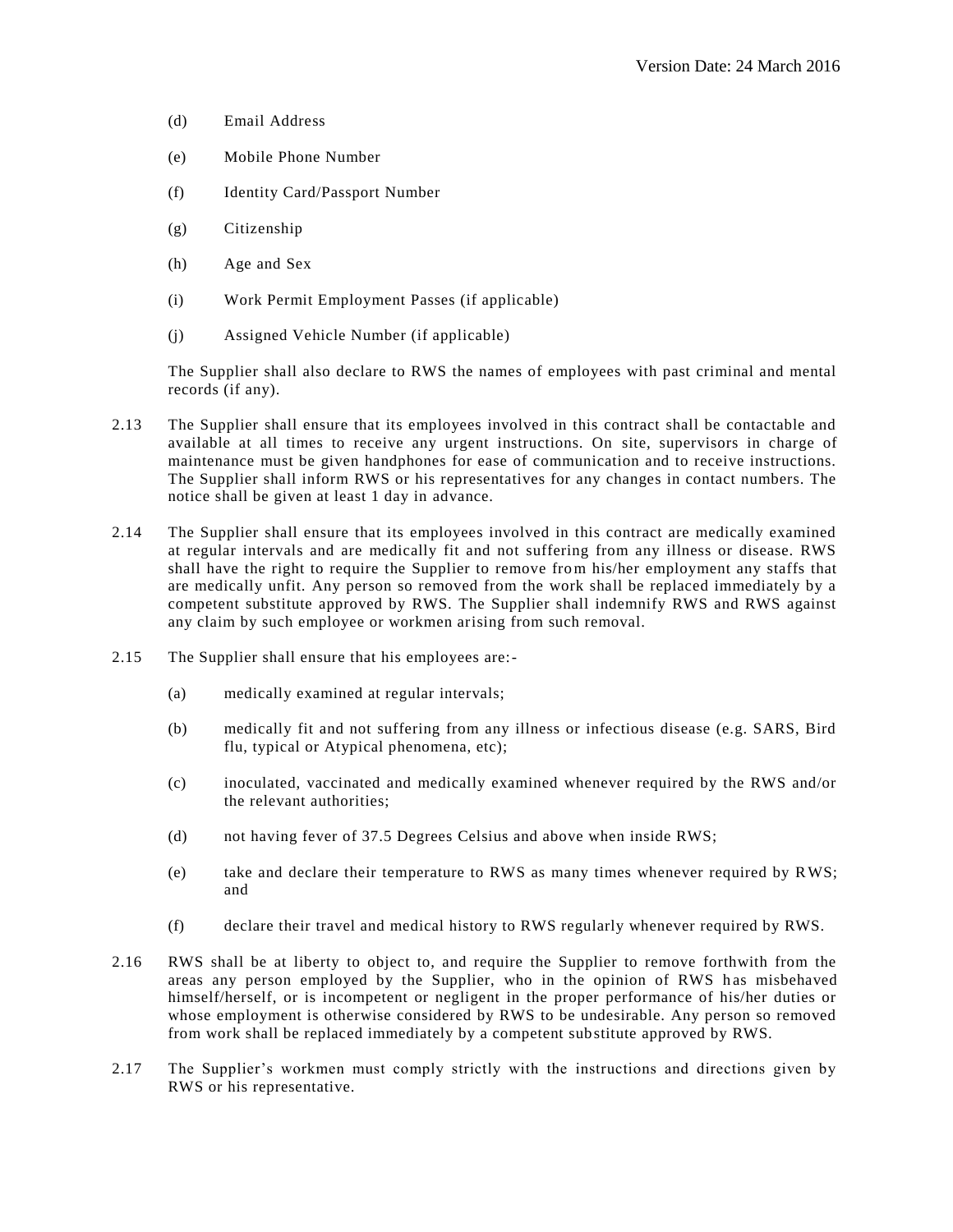- 2.18 Within a period of one (1) year from the date of cessation of the the Supplier's employees' (who has privy knowledge to RWS's confidential information) employment with the Supplier, the Supplier's employees are not allowed to:
	- (a) engage, be employed or be interested directly or indirectly whether for reward or gratuitously, in any business/ service which is similar to or competes with any of the business/ service of RWS, or
	- (b) carry on (whether alone or in partnership) or be concerned as a director in any company engaging or about to engage in any business/ service which is similar to or competes with any of the businesses/ service of RWS; or
	- (c) assist in any way or provide with technical advice any person, firm or company engaged or about to be engaged in any business/ service which is similar to or competing with any of the businesses/ service of RWS; or
	- (d) solicit in competition with any of the businesses/ services of RWS the custom of any person, firm or company, who was a customer/ service provider of RWS during the term of their employment.
- 2.19 The Supplier's drivers are to comply with the speed limit within RWS' premises.
- 2.20 The Supplier's drivers shall comply with RWS or LTA traffic rules and regulations.
- 2.21 The Supplier's drivers shall not tailgate other vehicles.
- 2.22 The Supplier's drivers shall not hit the car park barrier system.
- 2.23 The Supplier must ensure that their employees do not abuse the facilities of RWS. Examples of such abuses are:
	- (a) Illegal dumping, e.g. leaving litterbags at common corridors, staircases, lift lobbies, etc
	- (b) Sleeping or resting along corridors or other circulation space
	- (c) Resting, eating or listening to music along corridors or other circulation space
	- (d) Placing personal belongings at unauthorized spaces
	- (e) Gambling, giving of loans ("loan-sharking"), soliciting of money or operate tontine
	- (f) Misuse of RWS's resources e.g. failure to turn off water taps, electrical switches, etc
	- (g) Staying/Sleeping overnight at premises
- 2.24 Smoking is strictly prohibited on premises except at designated smoking area. Liquidated damages or Enforcement charges will be imposed on any Supplier workers/Supervisors etc caught for not observing this No smoking rule.
- 2.25 RWS shall have the right to instruct the Supplier to remove any of his staff, workers, servants or agents and his sub-Suppliers, their servants or agents, who in the opinion of RWS is considered to be undesirable or unfit for employment in the buildings.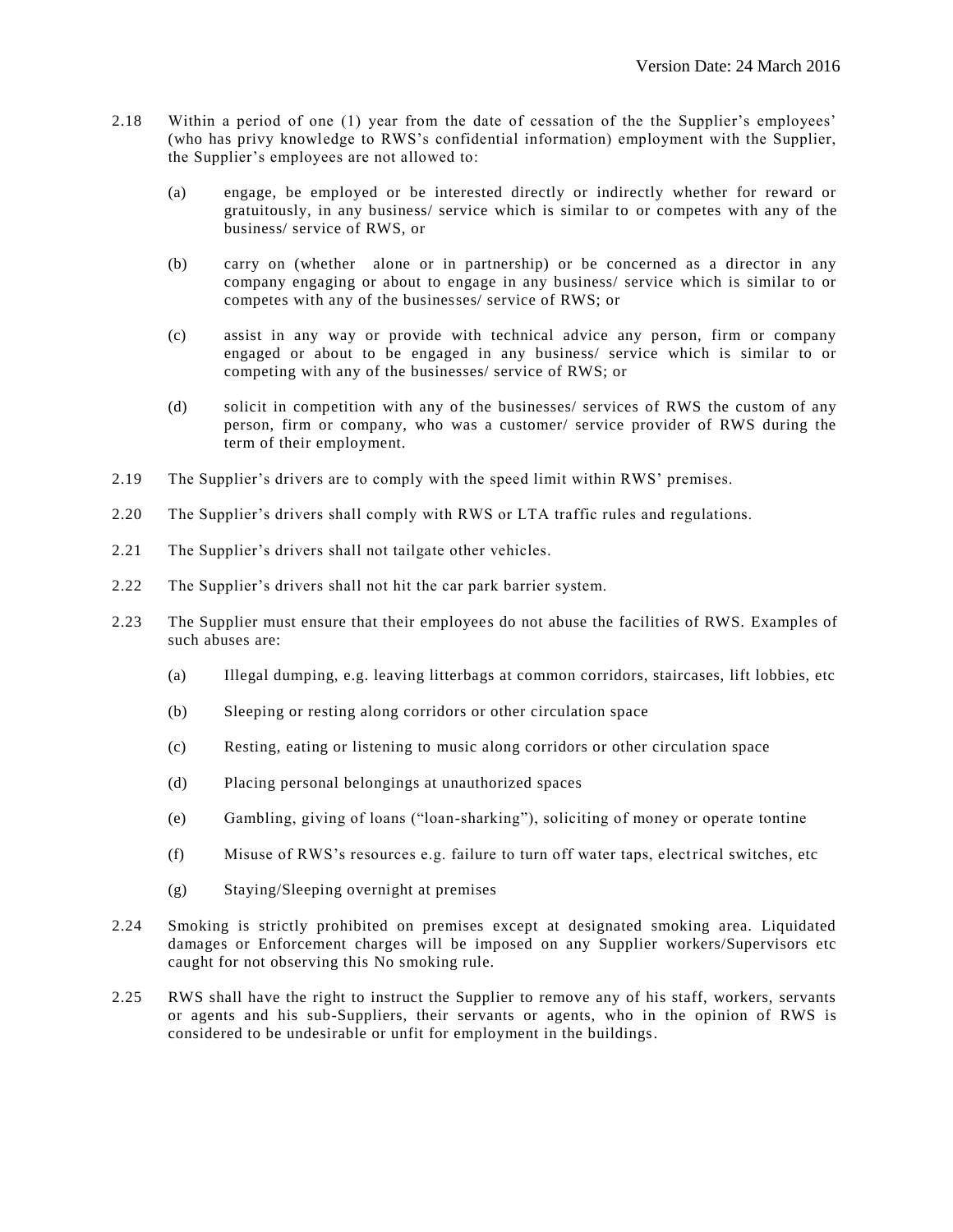## **3 Exclusion Order Under Casino Control Act**

- 3.1 Suppliers are drawn to the Casino Control Act, in particular sections 120,121, 122 and 165A which state that persons under exclusion orders are forbidden from entering the casino premises. Such exclusion orders ("Exclusion Orders") may be applicable to Sin gapore citizens, permanent residents and to foreigners, where such people are excluded either by the Casino Regulatory Authority, the Commissioner of Police, the National Council on Problem Gambling or RWS.
- 3.2 Persons issued with exclusion orders are barred from entering the casino premises, which include the back of house premises as defined in the casino boundary plan, even though the purpose of their entry may be to carry out work within the casino premises.
- 3.3 The Suppliers shall therefore ensure that his workforce deployed to carry out work within the casino premises are not under any exclusion order.

#### 4 **Equipment**

- 4.1 The Supplier will provide equipment which is the best of their respective kinds available and the Supplier will be responsible for proper carrying out of the Services.
- 4.2 The equipment to be supplied must be in good working condition and trouble-free to ensure works are not unnecessarily delayed. In the event the equipment breaks down midway while work is still in progress, the time taken to repair it will be deducted from the actual time the works are completed. The breakdown equipment should also be replaced within one hour by similar equipment in good working condition to ensure smooth completion of works.

#### **5 Service Quality**

- 5.1 Service
	- (a) It is the Supplier's responsibility to provide good quality services to the satisfaction of RWS in accordance with RWS standards and practices as may be amended from time to time.
	- (b) The Supplier shall maintain quality service standards and customer service s in accordance to National Skills Recognition System (NSRS) as stipulated by the Singapore Workforce Development Agency [\(http://app.wda.gov.sg/\).](http://app.wda.gov.sg/).)
	- (c) Performance of the Services shall be affected by the Supplier by the Performance Date and in the manner specified in the Contract. The Supplier shall comply with any special instructions from RWS regarding the safe transit, storage, delivery and arrangements of the stores items. Any additional costs which may be reasonably incurred by the Supplier in complying with such special instructions may be added to the Contract Price.
	- (d) The Supplier shall provide his supervisors on-site with sufficient telecommunications means to communicate with RWS.
	- (e) RWS shall liaise with the Supplier supervisor directly via telephone, facsimile or email.
	- (f) The Supplier's supervisor shall expeditiously respond, in writing (proper written English), to all queries forward by RWS within three (3) working days if this has not been expressly stated in any written directions.
	- (g) The Supplier shall conduct, analyze and present, customer satisfaction surveys and needs demand surveys (including online surveys) when requested by RWS.